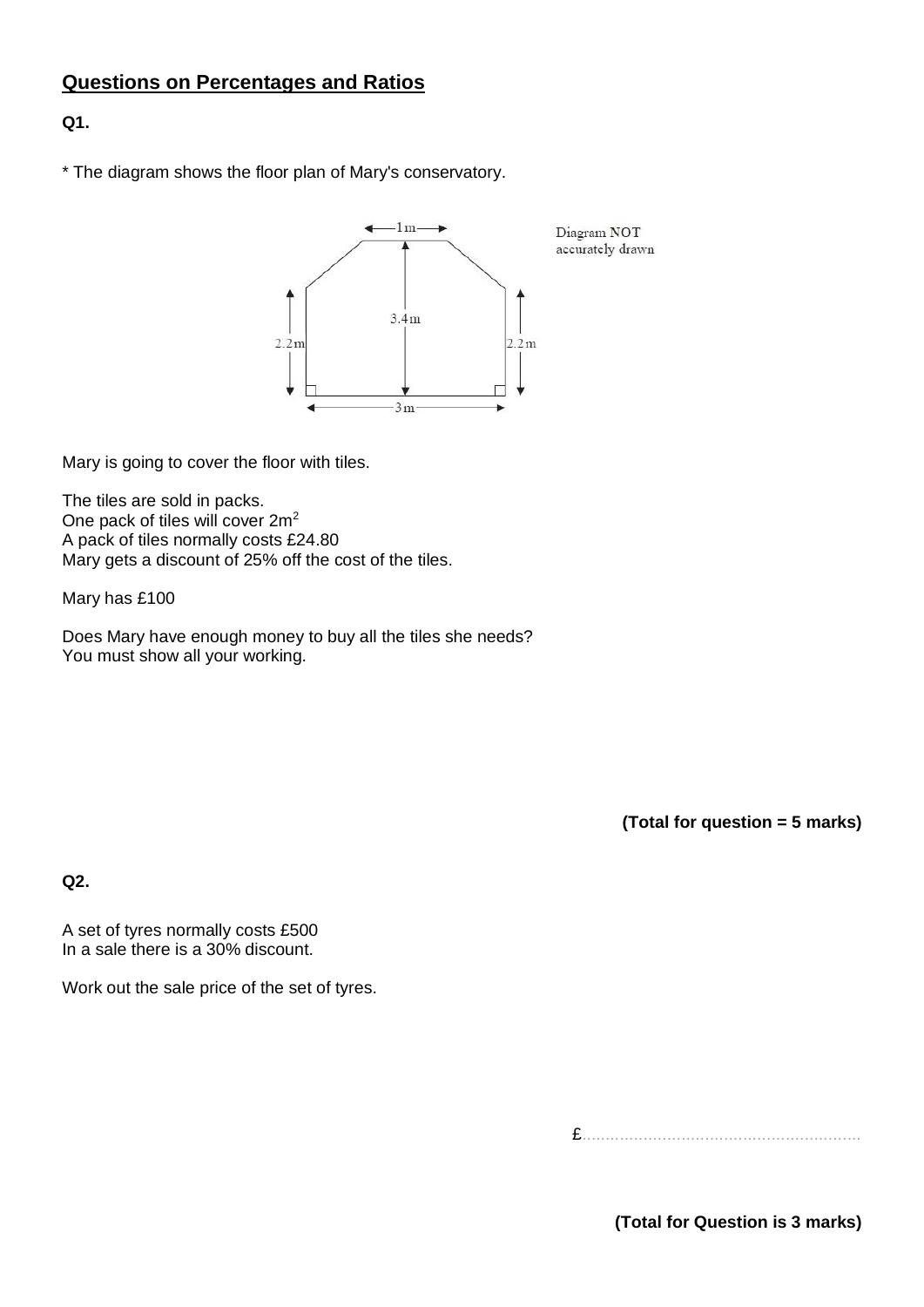### **Q3.**

Lydia is buying a ring. The ring costs £60 She pays a deposit of 40%. Work out how much she pays as the deposit.

£. . . . . . . . . . . . . . . . . . . . . .

**(Total for Question is 2 marks)**

**Q4.**

Bill's weight decreases from 64.8 kg to 59.3 kg.

Calculate the percentage decrease in Bill's weight. Give your answer correct to 3 significant figures.

..............................................................................................................................................

**(Total for Question is 3 marks)**

**Q5.**

In a sale, the price of a jacket is reduced.

The jacket has a normal price of £52 The jacket has a sale price of £41.60

Work out the percentage reduction in the price of the jacket.

........................................................... %

**(Total for question = 3 marks)**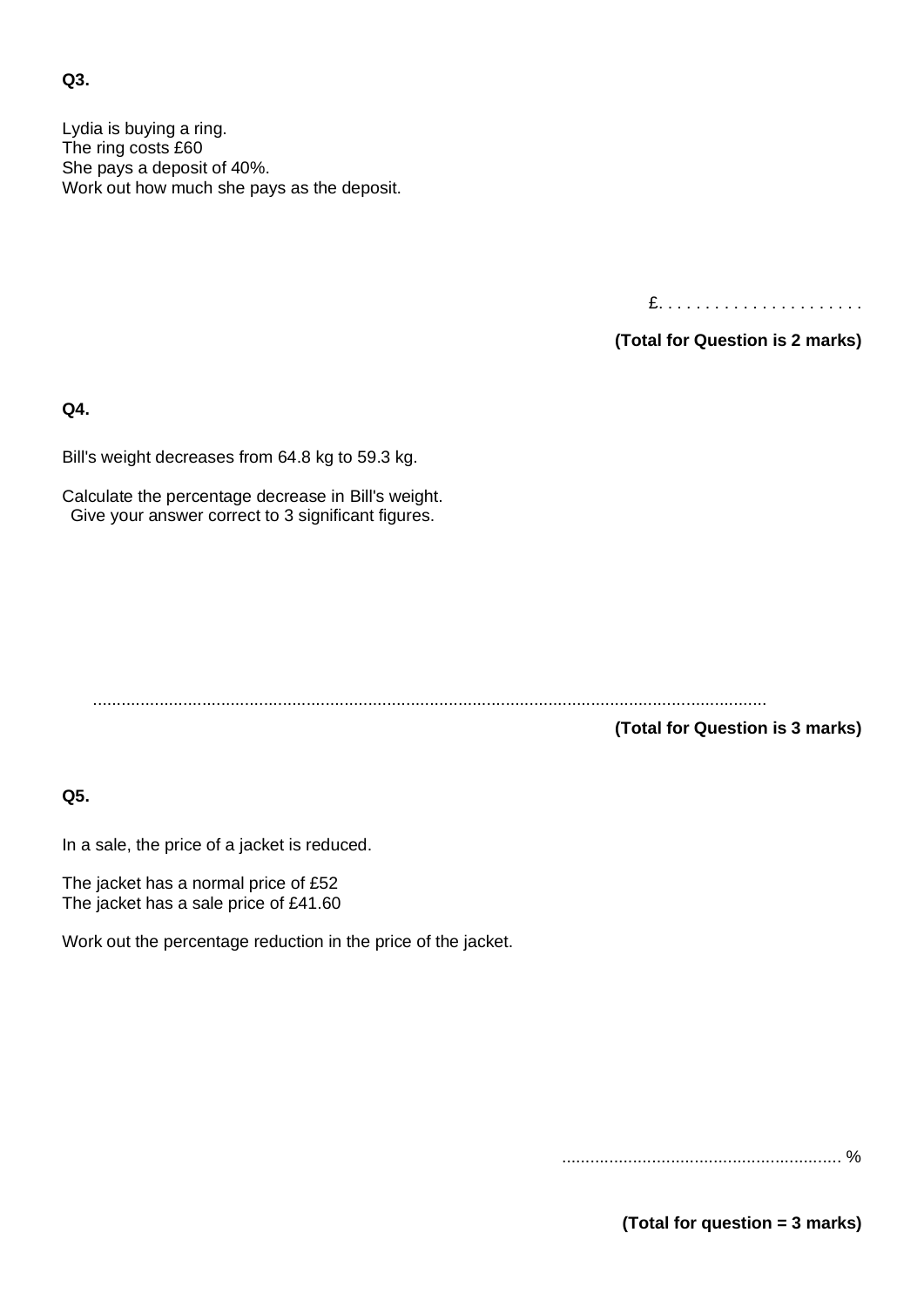**Q6.**

Ben and Lago have some identical packets.

Ben has 20 of the packets. The total weight of Ben's packets is 32 kg.

Lago has 25 of the packets.

Work out the total weight of Lago's packets.

........................................................... kg

**(Total for question = 2 marks)**

**Q7.**

Raya buys a van for £8500 plus VAT at 20%

Raya pays a deposit for the van. She then pays the rest of the cost in 12 equal payments of £531.25 each month.

Find the ratio of the deposit Raya pays to the total of the 12 equal payments. Give your answer in its simplest form.

...........................................................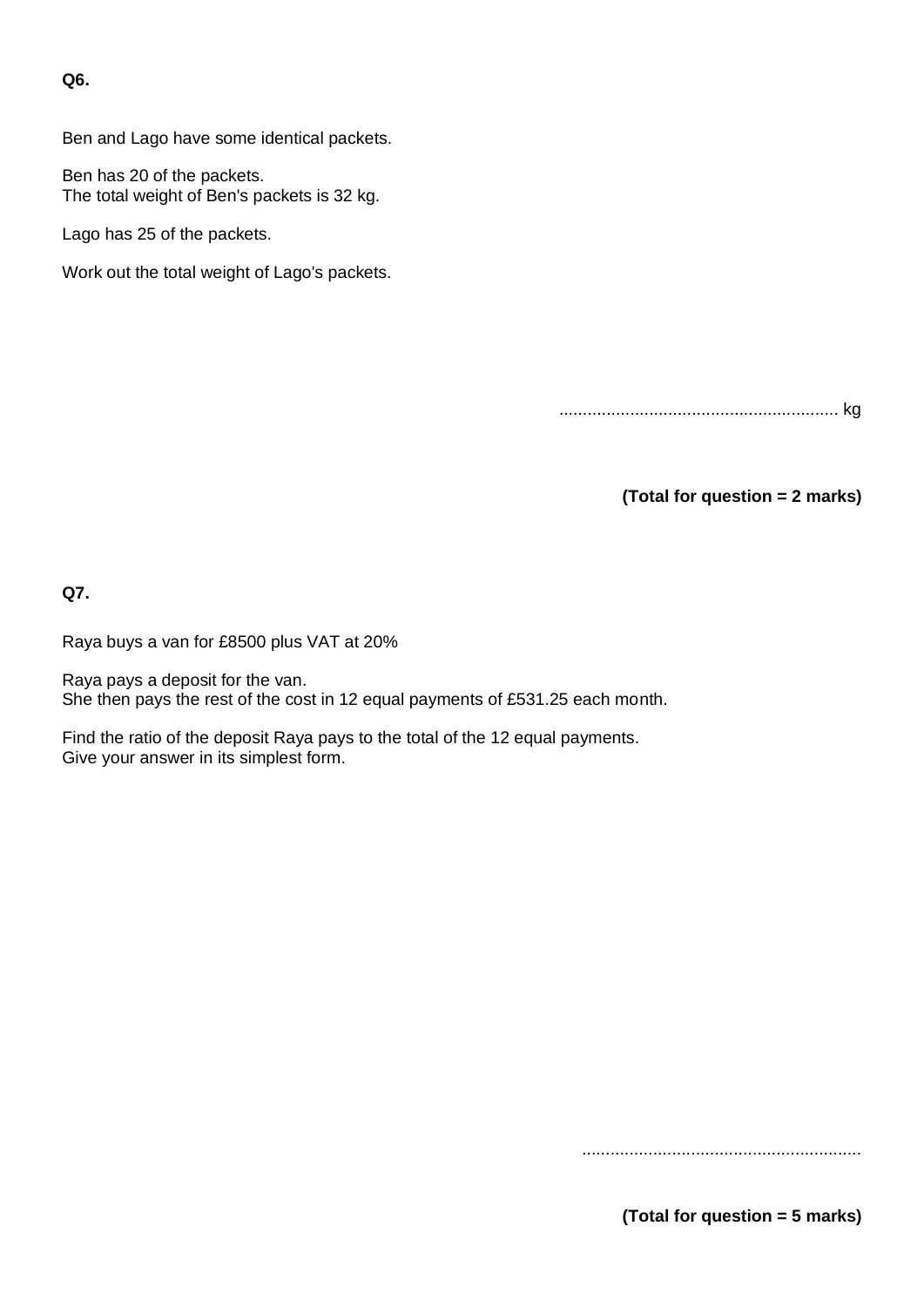**Q8.**

### A shop sells packs of black pens, packs of red pens and packs of green pens.

#### There are

2 pens in each pack of black pens 5 pens in each pack of red pens 6 pens in each pack of green pens

### On Monday,

 $\therefore$  number of packs  $\begin{tabular}{ll} number of packs & number of packs \\ \hline of black pens sold & of red pens sold \end{tabular}$ number of packs<br>of green pens sold =  $7:3:4$ 

```
A total of 212 pens were sold.
```
Work out the number of green pens sold.

...........................................................

**(Total for question = 4 marks)**

**Q9.**

There are 60 people in a choir. Half of the people in the choir are women.

The number of women in the choir is 3 times the number of men in the choir. The rest of the people in the choir are children.

the number of children in the choir : the number of men in the choir  $= n : 1$ 

Work out the value of *n*. You must show how you get your answer.

*n* = ...........................................................

**(Total for question = 4 marks)**